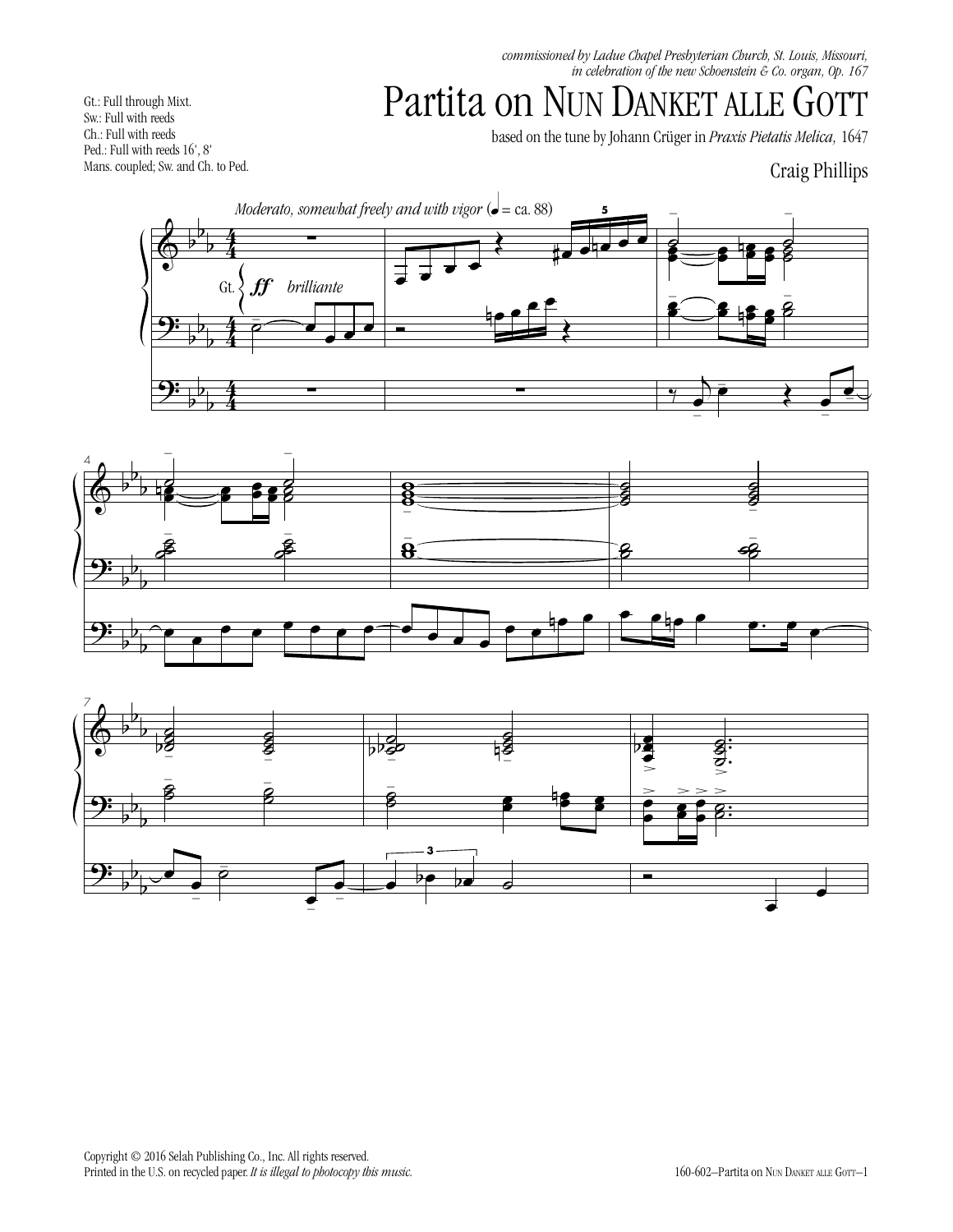



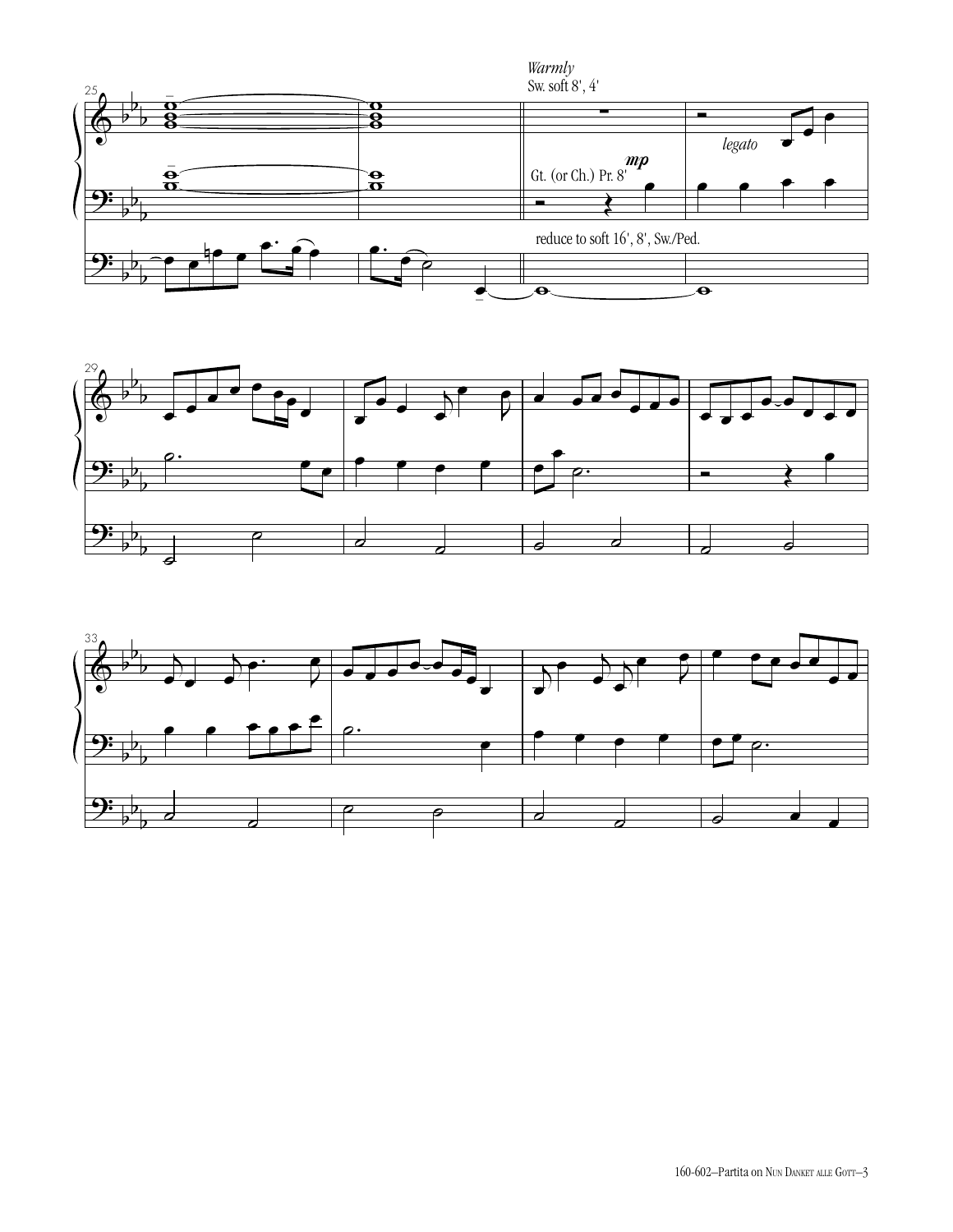

*Leggiero, as if floating on air*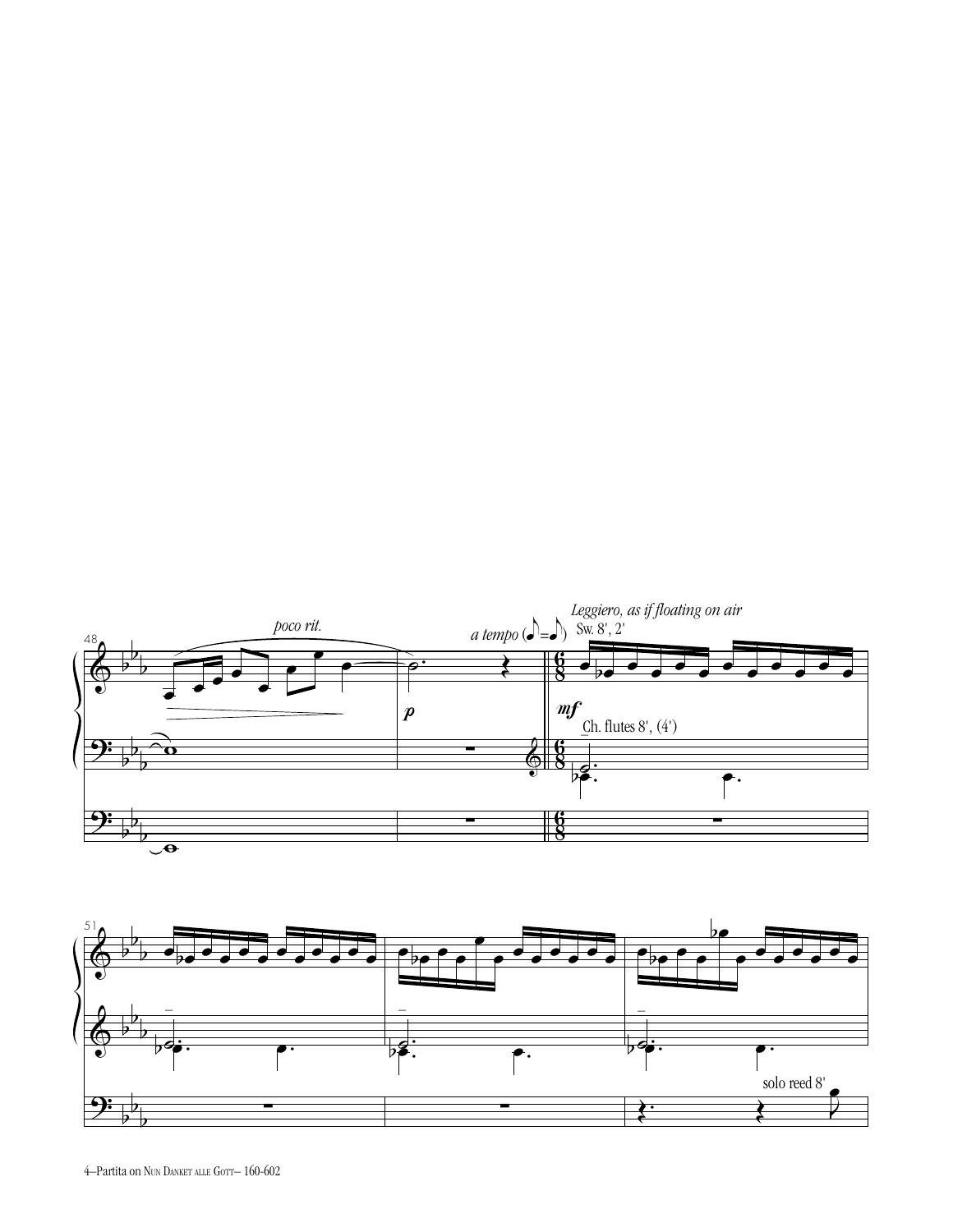

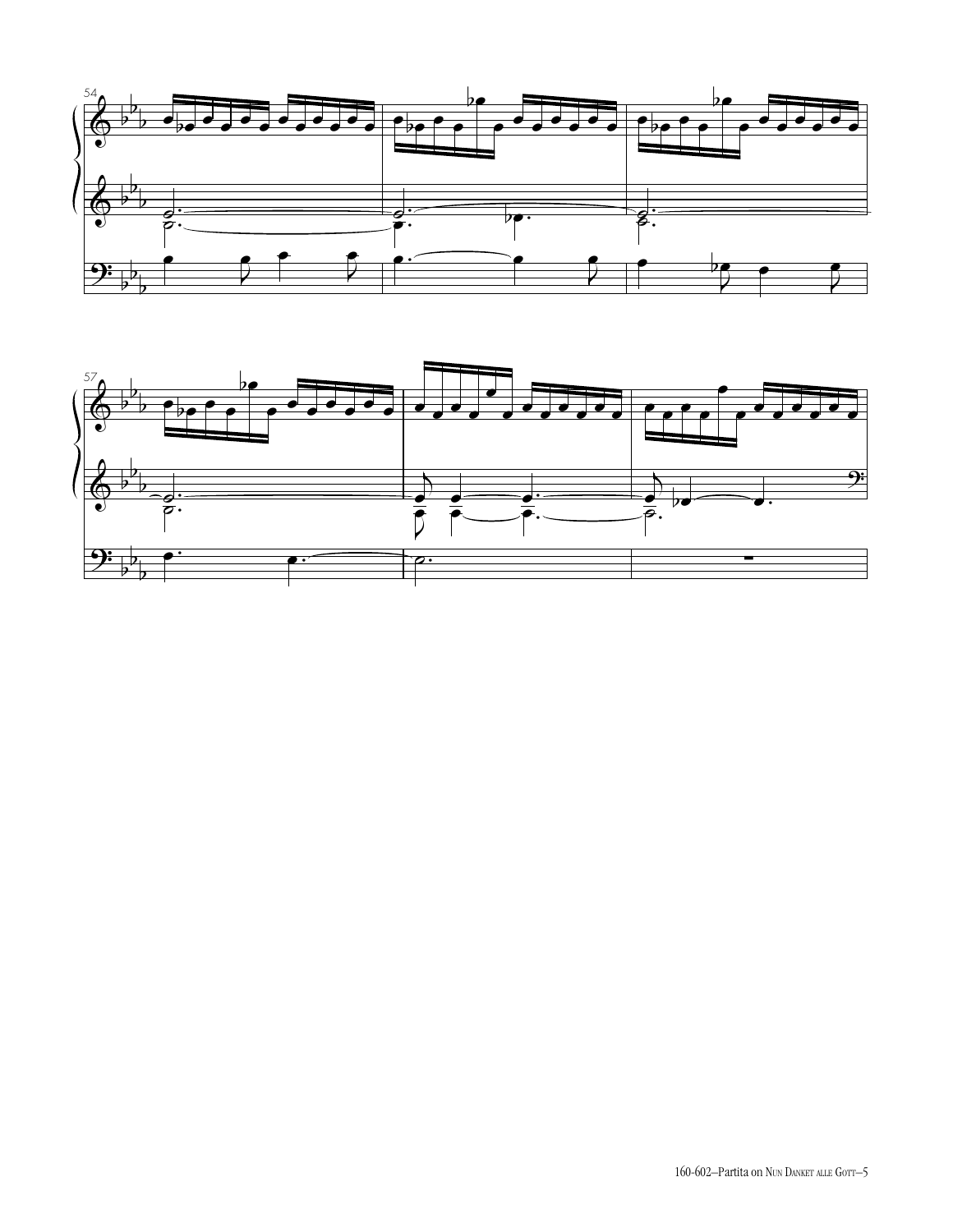



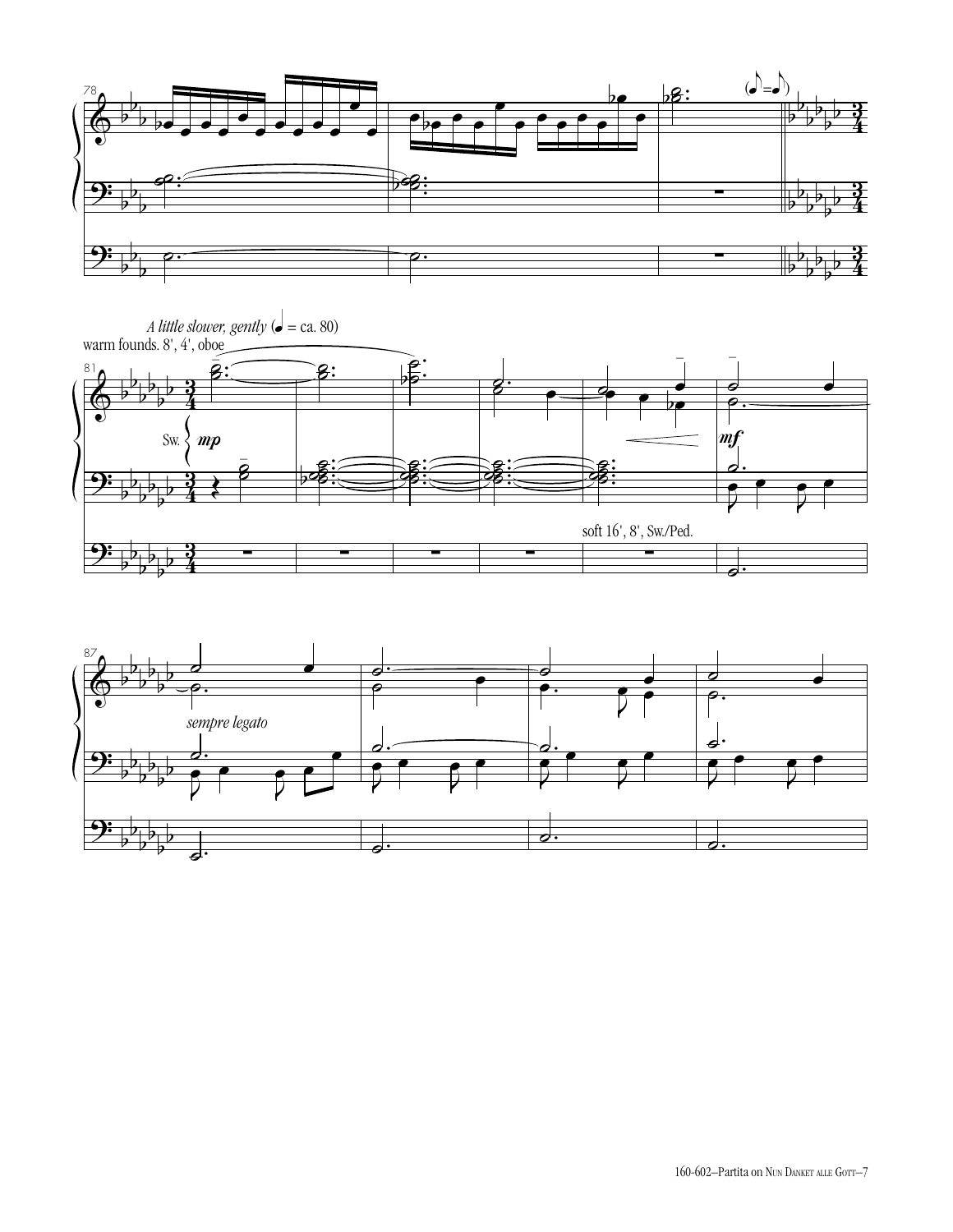



\* In this section, all common notes between chords should be tied for a seemless effect.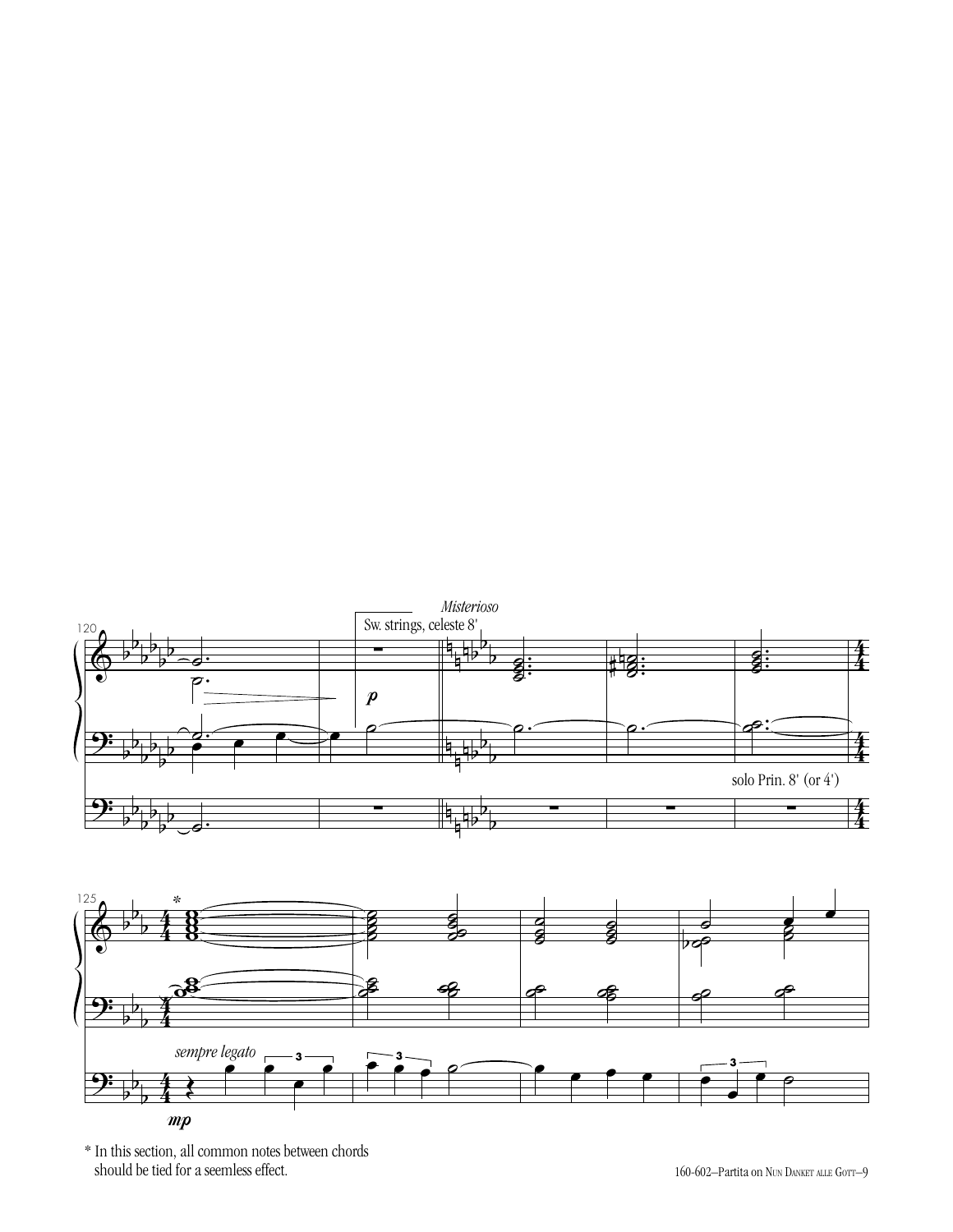

*Allegro, spirited* ( $\bullet$  = ca. 100)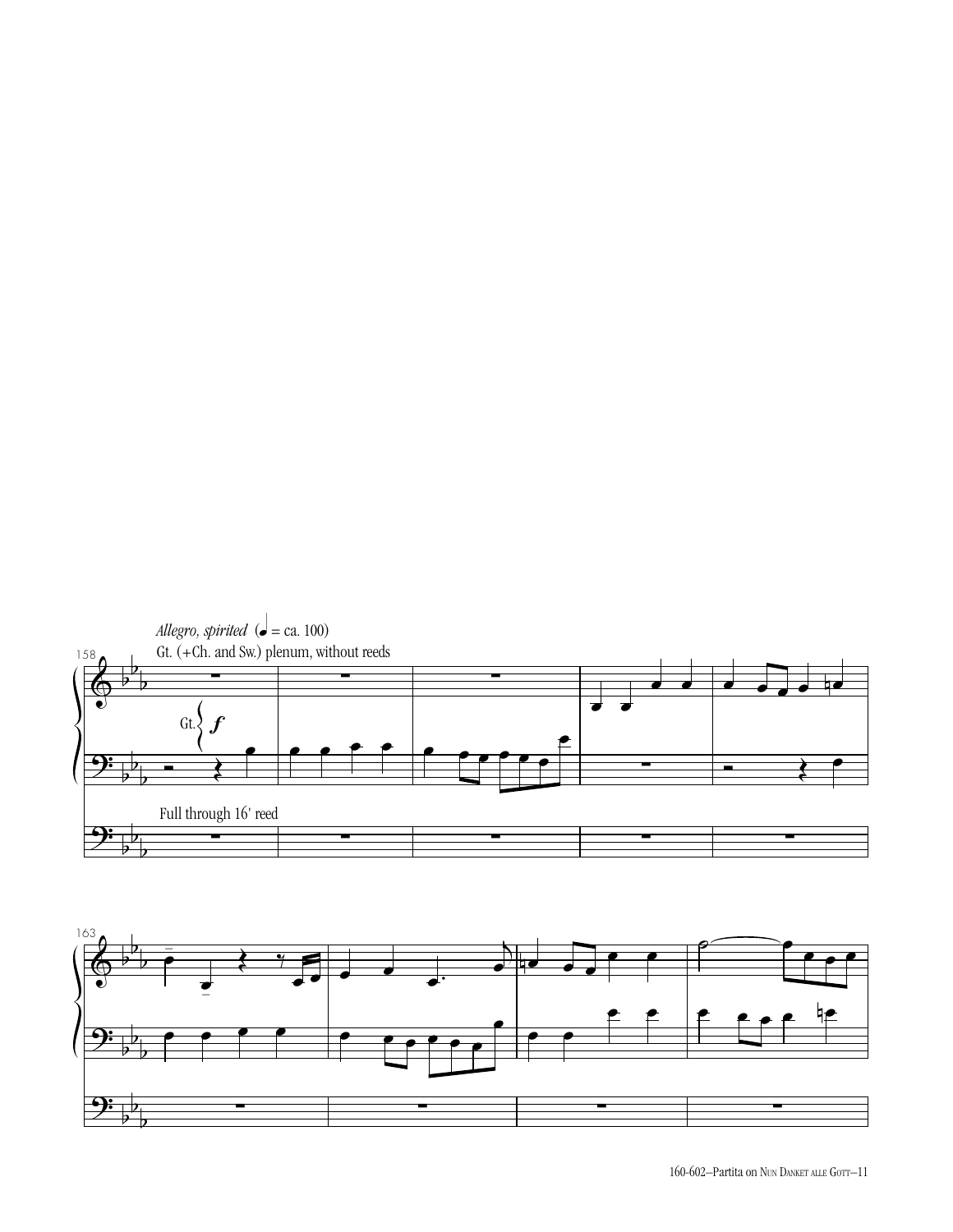